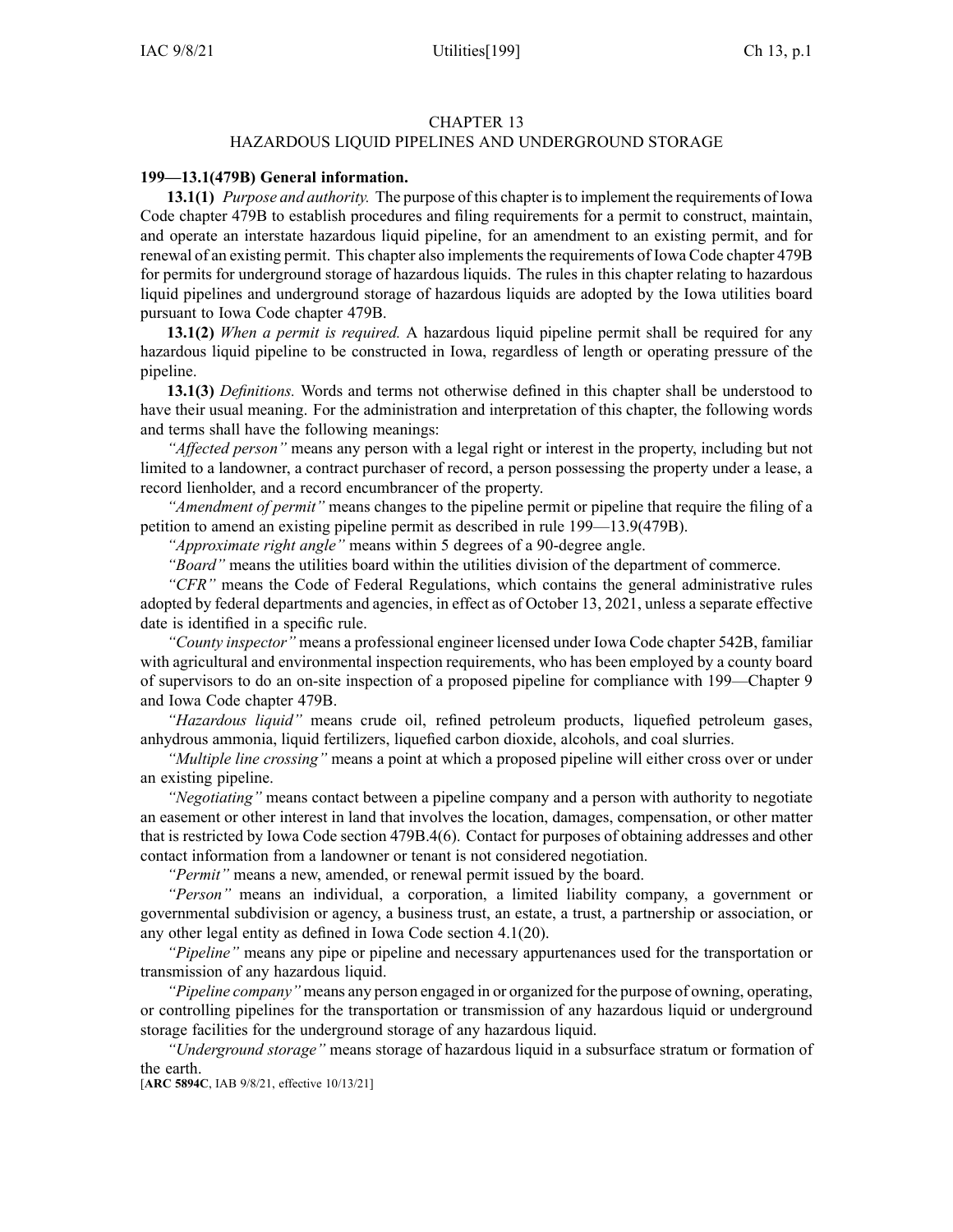**199—13.2(479B) Informational meetings.** Informational meetings shall be held for any proposed pipeline project five miles or more in length, including both the current project and future anticipated extensions, and which is to be operated at <sup>a</sup> pressure in excess of 150 pounds per square inch. A separate informational meeting shall be held in each county in which real property or property rights would be affected.

**13.2(1)** *Time frame for holding meeting.* Informational meetings shall be held not less than 30 days nor more than two years prior to the filing of the petition for pipeline permit.

**13.2(2)** *Facilities.* A pipeline company shall be responsible for all negotiations and compensation for <sup>a</sup> suitable facility to be used for each informational meeting, including but not limited to <sup>a</sup> building or facility which is in substantial compliance with any applicable requirements of the Americans with Disabilities Act Standards for Accessible Design, including both Title II regulations at 28 CFR par<sup>t</sup> 36, subpart D, and the 2004 Americans with Disabilities Act Accessibility Guidelines at 36 CFR par<sup>t</sup> 1191, appendices B and D (as amended through October 13, 2021), where such <sup>a</sup> building or facility is reasonably available.

**13.2(3)** *Location.* The informational meeting location shall be reasonably accessible to all persons who may be affected by the granting of <sup>a</sup> permit or who have an interest in the proposed pipeline.

**13.2(4)** *Board approval.* A pipeline company proposing to schedule an informational meeting shall file <sup>a</sup> reques<sup>t</sup> to schedule the informational meeting and shall include <sup>a</sup> proposed date and time for the informational meeting, an alternate time and date, and <sup>a</sup> description of the proposed project and map of the route. The pipeline company shall be notified within ten days of the filing of the reques<sup>t</sup> whether the reques<sup>t</sup> is approved or alternate times and dates are required. Once <sup>a</sup> date and time for the informational meeting have been approved, the pipeline company shall file the location of the informational meeting and <sup>a</sup> copy of the pipeline company's presentation with the board. The pipeline company shall file <sup>a</sup> copy of its presentation with the board 14 days prior to the date the informational meeting is to be held.

**13.2(5)** *Notices.* Announcement by mailed and published notice of each informational meeting shall be given to persons as listed on the tax assessment rolls as responsible for paymen<sup>t</sup> of real estate taxes imposed on the property and those persons in possession of or residing on the property in the corridor in which the pipeline company intends to seek easements.

- *a.* The notice shall include the following:
- (1) The name of the pipeline company;
- (2) The pipeline company's principal place of business;
- (3) The general description and purpose of the proposed project;
- (4) The general nature of the right-of-way desired;

(5) The possibility that the right-of-way may be acquired by condemnation if approved by the board;

(6) A map showing the route of the proposed project;

(7) A description of the process used by the board in making <sup>a</sup> decision on whether to approve <sup>a</sup> permit, including the right to take property by eminent domain;

(8) A statement that an affected landowner and any other affected person with <sup>a</sup> legal interest in the property, or residing on the property, has the right to be presen<sup>t</sup> at the informational meeting and to file objections with the board;

(9) The following statement: "Persons with disabilities requiring assistive services or devices to observe or participate should contact the board at (515) 725-7300 in advance of the scheduled date to reques<sup>t</sup> accommodations";

(10) Designation of the date, time, and place of the meeting; and

(11) A copy of the statement of damage claims as required by paragraph [13.3\(3\)](https://www.legis.iowa.gov/docs/iac/rule/199.13.3.pdf)*"b."*

The pipeline company shall cause a written copy of the meeting notice to be served, by certified United States mail with return receipt requested, on all persons as listed on the tax assessment rolls as responsible for paymen<sup>t</sup> of real estate taxes imposed on the property and persons in possession of or residing on the property, whose addresses are known. The certified meeting notice shall be deposited in the United States mail not less than 30 days prior to the date of the meeting.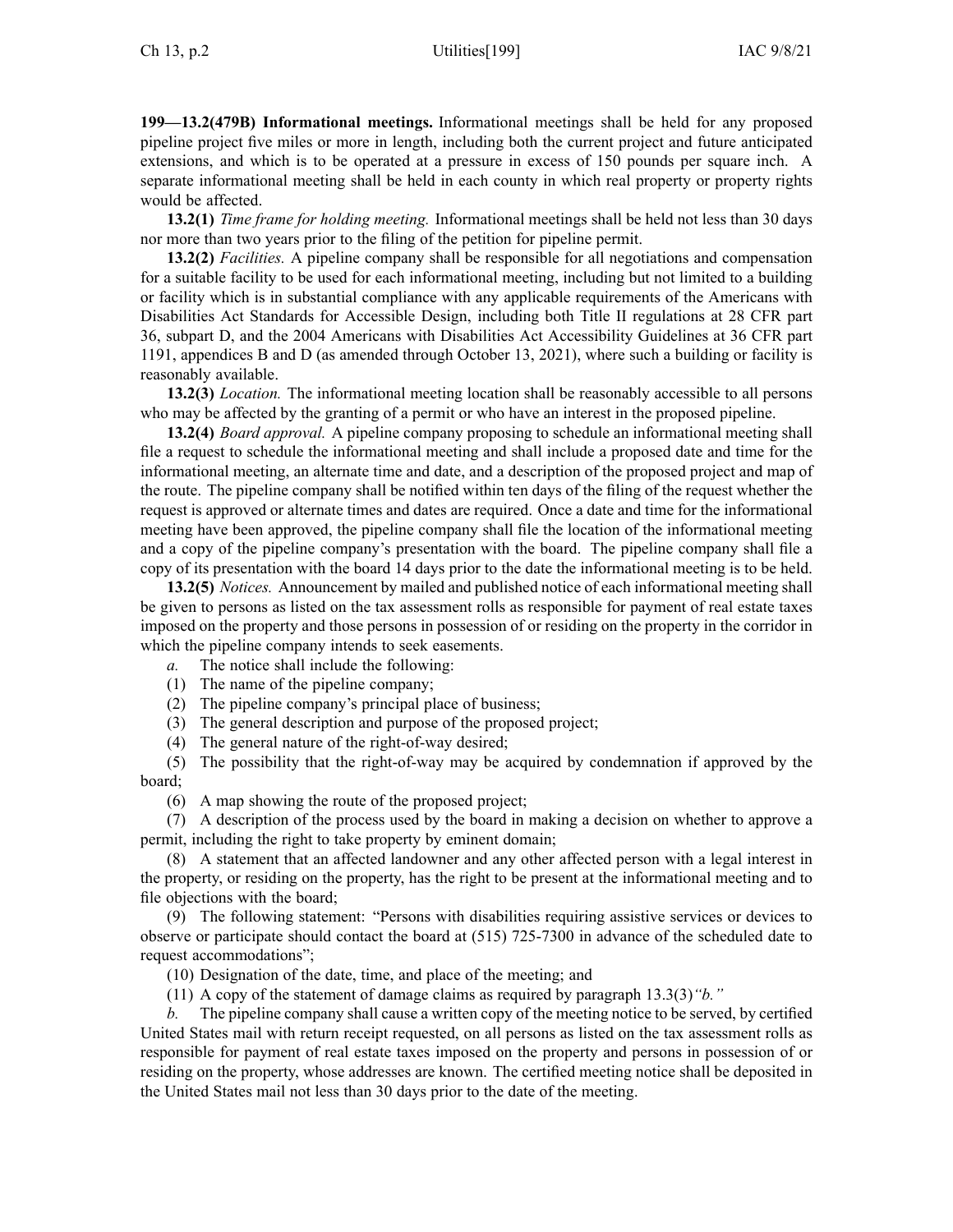*c.* The pipeline company shall cause the meeting notice, including the map, to be published once in <sup>a</sup> newspaper of general circulation in each county where the pipeline is proposed to be located at least one week and not more than three weeks prior to the date of the meeting. Publication shall be considered as notice to affected persons listed on the tax assessment rolls as responsible for paying the real estate taxes imposed on the property and persons in possession of or residing on the property whose addresses are not known, provided <sup>a</sup> good faith effort to obtain the address can be demonstrated by the pipeline company. The map used in the published notice shall clearly delineate the pipeline route.

The pipeline company shall file prior to the informational meeting an affidavit that describes the good faith effort the pipeline company undertook to locate the addresses of all affected persons. The affidavit shall be signed by <sup>a</sup> corporate officer or an attorney representing the pipeline company.

**13.2(6)** *Personnel.* The pipeline company shall provide qualified personnel to presen<sup>t</sup> the following information at the informational meeting:

*a.* Service requirements and planning which have resulted in the proposed project.

- *b.* When the pipeline will be constructed.
- *c.* In general terms, the elements involved in pipeline construction.
- *d.* In general terms, the rights which the pipeline company will seek to acquire through easements.

*e.* Procedures to be followed in contacting the affected persons for specific negotiations in acquiring voluntary easements.

*f.* Methods and factors used in arriving at an offered price for voluntary easements including the range of cash amount for each component.

*g.* Manner in which voluntary easement payments are made, including discussion of conditional easements, signing fees, and time of payment.

*h.* Other factors or damages not included in the easement for which compensation is made, including features of interest to affected persons but not limited to computation of amounts and manner of payment.

**13.2(7)** *Notice to county board ofsupervisors.* The pipeline company shallsend notice of the reques<sup>t</sup> for an informational meeting to the county board of supervisors in each county where the proposed pipeline is to be located. The pipeline company shall reques<sup>t</sup> from the board of supervisors the name of the county inspector, <sup>a</sup> professional engineer who shall conduct the on-site inspection required by Iowa Code section [479B.20\(2\)](https://www.legis.iowa.gov/docs/ico/section/479B.20.pdf). The pipeline company shall provide the name and contact information of the county inspector to the board, landowners, and other affected persons at the meeting, if known. [**ARC [5894C](https://www.legis.iowa.gov/docs/aco/arc/5894C.pdf)**, IAB 9/8/21, effective 10/13/21]

## **199—13.3(479B) Petition for permit.**

**13.3(1)** A petition for a permit shall be filed with the board upon the form prescribed and shall include all required exhibits. The petition shall be considered filed with the board on the date accepted by the board's electronic filing system as provided for in [199—Chapter](https://www.legis.iowa.gov/docs/iac/chapter/199.14.pdf) 14. The petition shall be attested to by an officer, official, or attorney with authority to represen<sup>t</sup> the pipeline company. Required exhibits shall be in the following form:

*a. Exhibit A.* A legal description showing, at minimum:

(1) The beginning and ending points of the proposed pipeline.

(2) The general direction of the proposed route through each quarter section of land to be crossed, including township and range.

(3) Whether the proposed pipeline will be located on private or public property, public highway, or railroad right-of-way.

(4) Other pertinent information.

(5) When the route is in or adjacent to the right-of-way of <sup>a</sup> named road or <sup>a</sup> railroad, the exhibit shall specifically identify the road or railroad by name.

*b. Exhibit B.* Maps showing the proposed routing of the pipeline. The maps may be to any scale appropriate for the level of detail to be shown, but not smaller than one inch to the mile, and shall be legible when printed on paper no larger than 11 by 17 inches. Maps based on satellite imagery are preferred. An additional map of the entire route, if the route is located in more than one county or there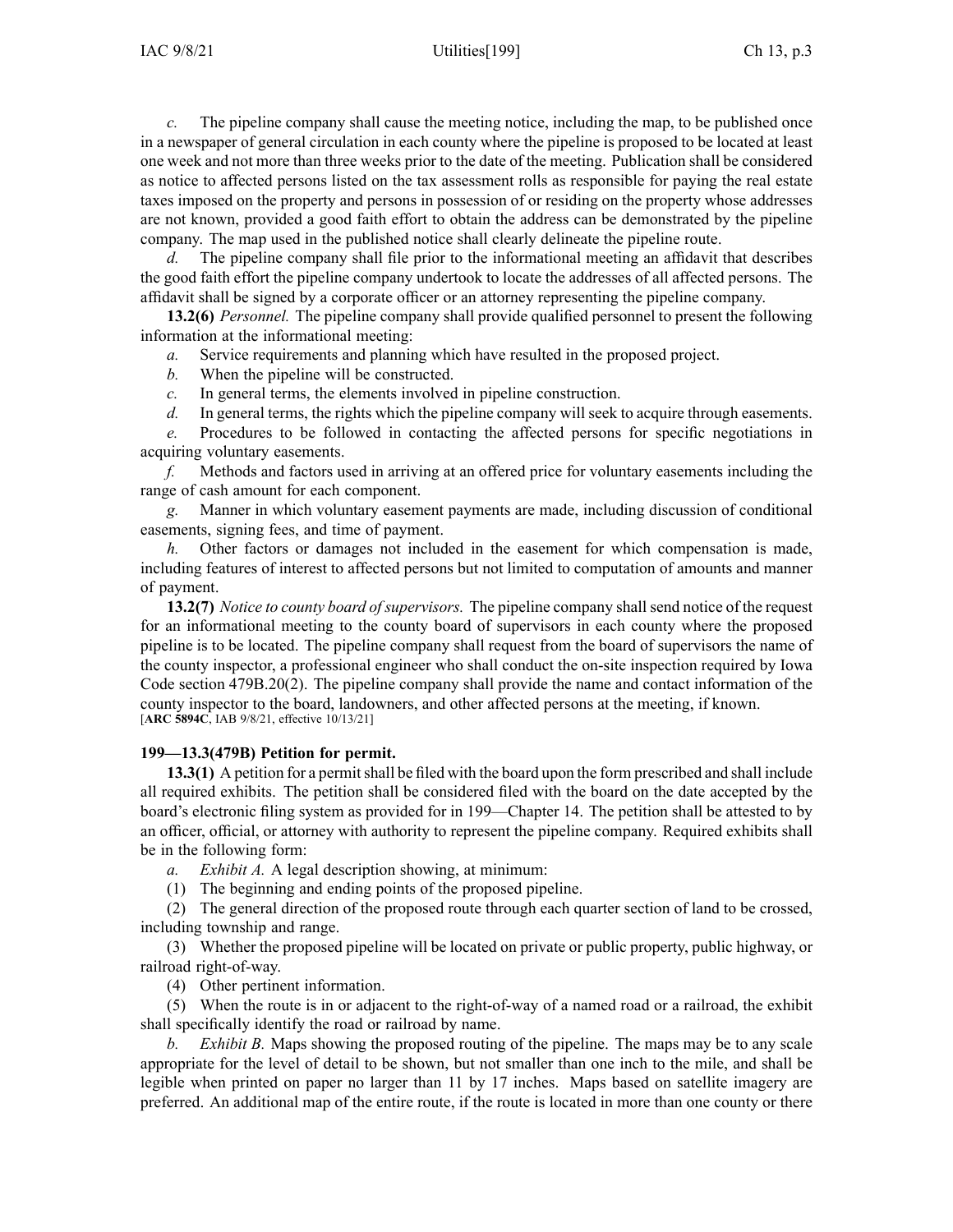is more than one map for <sup>a</sup> county, shall be filed in this exhibit on paper no larger than 11 by 17 inches without regard to scale. The pipeline company shall also provide the board with <sup>a</sup> KMZ file showing the proposed route of the pipeline. Data files necessary to provide mapping of the route through the use of <sup>a</sup> geographic information system application shall be provided upon the reques<sup>t</sup> of the board. The following minimum information shall be provided on the maps:

(1) The route of the pipeline which is the subject of the petition, including the starting and ending points, and when paralleling <sup>a</sup> road or railroad, which side the pipeline is on. Multiple pipelines on the same right-of-way shall be indicated, and the distance between paralleling pipelines shall be shown.

(2) The name of the county, county lines, section lines, section numbers, township numbers, and range numbers.

(3) The location and identity of adjacent or crossed public roads, railroads, named streams or bodies of water, and other pertinent natural or man-made features influencing the route.

(4) The name and corporate limits of cities and the name and boundaries of any public lands or parks.

(5) Other pipelines and the identity of the owner.

(6) Any buildings or places of public assembly within six tenths of <sup>a</sup> mile of the pipeline.

*c. Exhibit C.* A showing of engineering specifications covering the engineering features, materials and manner of construction of the proposed pipeline; its approximate length, diameter and the name and location of each railroad and primary highway and the number of secondary highways to be crossed, if any; and such other information as may be deemed pertinent on forms prescribed by the board, which are located on the board's website. In addition, the maximum and normal operating pressure and maximum capacity of the proposed pipeline shall be provided.

*d. Exhibit D.* Satisfactory proof of solvency and financial ability to pay damages in the sum of \$250,000 or more; or surety bond satisfactory to the board in the penal sum of \$250,000 with surety approved by the board, conditioned that the pipeline company will pay any and all damages legally recovered against the pipeline company growing out of the construction and operation of its pipeline or hazardous liquid storage facilities in the state of Iowa; security satisfactory to the board as <sup>a</sup> guarantee for the paymen<sup>t</sup> of damages in the sum of \$250,000; or satisfactory proofs that the company has property subject to execution within this state, other than pipelines, of <sup>a</sup> value in excess of \$250,000. The board may require additional surety or insurance policies to ensure the paymen<sup>t</sup> of damages resulting from the construction and operation of <sup>a</sup> hazardous liquid pipeline in <sup>a</sup> county.

*e. Exhibit E.*

(1) Consent or documentation of appropriate public highway authorities, or railroad companies, where the pipeline will be placed longitudinally on, over or under, or at other than an approximate right angle to railroad tracks or highway, when consent is obtained prior to filing of the petition, shall be filed with the petition.

(2) If any consent is not obtained at the time the petition is filed, the pipeline company shall file <sup>a</sup> statement that it will obtain all necessary consents or file other documentation of the right to commence construction prior to commencement of construction of the pipeline. A pipeline company may reques<sup>t</sup> board approval to begin construction on <sup>a</sup> segmen<sup>t</sup> of <sup>a</sup> pipeline prior to obtaining all necessary consents for construction of the entire pipeline.

(3) Whether there are permits that will be required from other state agencies for construction of the pipeline and, if so, <sup>a</sup> description of the permit required and whether the permit has been obtained shall be included.

(4) Whether there are permits from federal agencies that will be required for construction of the pipeline and, if so, <sup>a</sup> description of the permit required and whether the permit has been obtained shall be included.

*f. Exhibit F.* This exhibit shall contain the following information:

(1) A statement of the purpose of the project and <sup>a</sup> description of how the services rendered by the pipeline will promote the public convenience and necessity.

(2) A general statement covering each of the following topics:

1. The nature of the lands, waters, and public or private facilities to be crossed;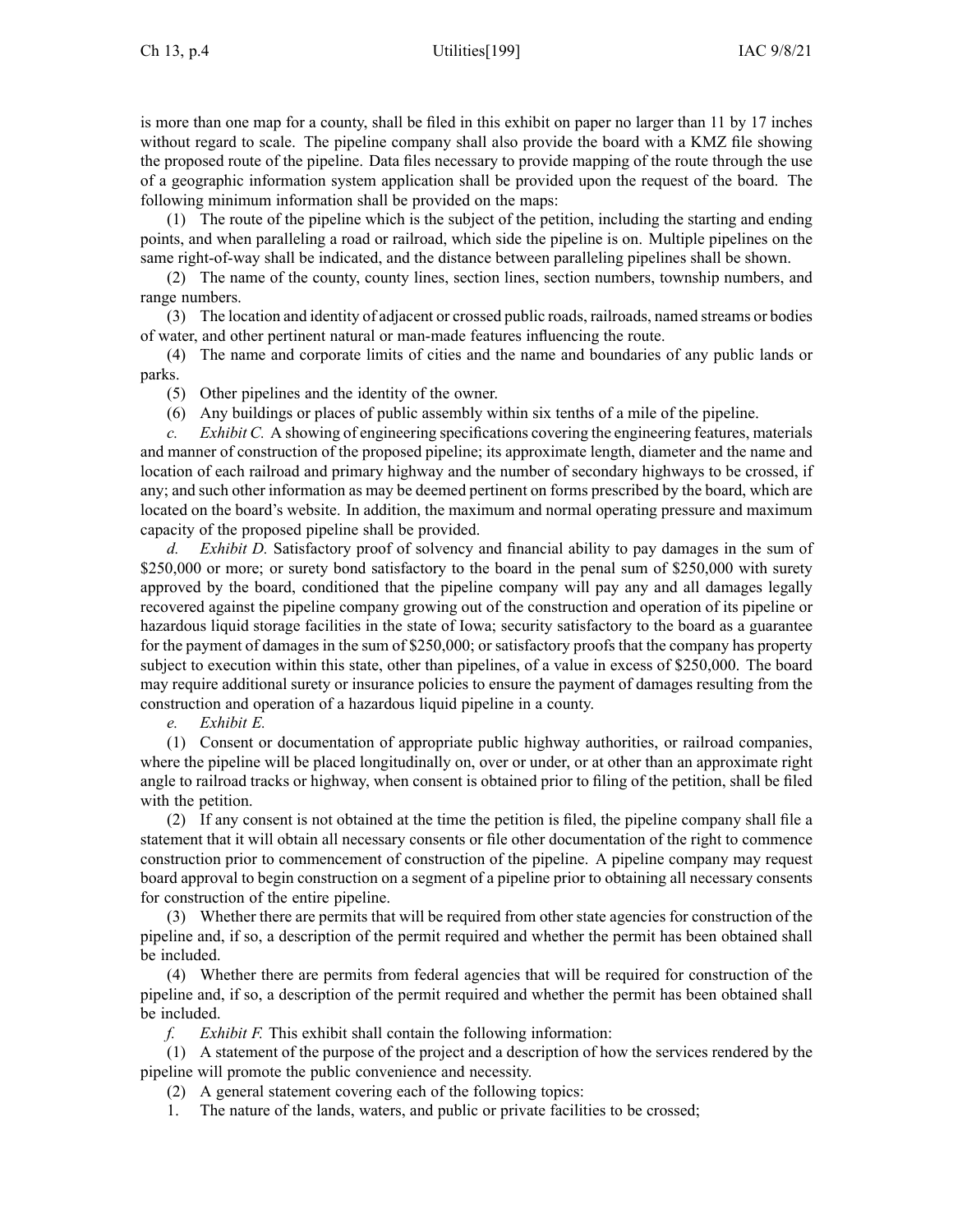2. The possible use of alternative routes;

3. The relationship of the proposed pipeline to presen<sup>t</sup> and future land use and zoning ordinances; and

4. The inconvenience or undue injury which may result to property owners as <sup>a</sup> result of the proposed project.

(3) For an existing pipeline, the year of original construction and <sup>a</sup> description of any amendments or reportable changes since the permit or latest renewal permit was issued.

*g. Exhibit G.* If informational meetings were required, an affidavit that the meetings were held in each county affected by the proposed project and the time and place of each meeting. Copies of the mailed notice letter, the corridor map, and the published notice(s) of the informational meeting shall be attached to the affidavit.

*h. Exhibit H.* This exhibit is required only if the petition requests the right of eminent domain. The extent of the eminent domain reques<sup>t</sup> may be uncertain at the time the petition is filed. However, the exhibit must be in final form before <sup>a</sup> hearing is scheduled. The exhibit shall consist of <sup>a</sup> map of the route showing the location of each property for which the right of eminent domain is sought and the following information for each property:

(1) The legal description of the property.

- (2) The legal description of the desired easement.
- (3) A specific description of the easement rights being sought.

(4) The names and addresses of all affected persons for the property over which eminent domain is requested based upon <sup>a</sup> good faith effort to identify all affected persons.

(5) A map drawn to an appropriate scale showing the boundaries of the property, the boundaries and dimensions of the proposed easement, the location of pipelines or pipeline facilities within the proposed easement, the location of and distance to any building within 300 feet of the proposed pipeline, and any other features pertinent to the location of the pipeline to the rights being sought.

(6) An overview map showing the location of the property over which eminent domain isrequested, with the property identified as required by [199—Chapter](https://www.legis.iowa.gov/docs/iac/chapter/199.9.pdf) 9.

(7) An updated KMZ file required by paragraph [13.3\(1\)](https://www.legis.iowa.gov/docs/iac/rule/199.13.3.pdf)*"b"* to show the locations of the property over which the pipeline company is seeking eminent domain.

*i. Exhibit I.* If pipeline construction on agricultural land as defined in [199—subrule](https://www.legis.iowa.gov/docs/iac/rule/199.9.1.pdf) 9.1(3) is proposed, <sup>a</sup> land restoration plan shall be prepared and filed as provided for in rule [199—9.2](https://www.legis.iowa.gov/docs/iac/rule/199.9.2.pdf)(479,479B). The name and contact information of each county inspector designated by county boards of supervisors pursuan<sup>t</sup> to Iowa Code section [479B.20\(2\)](https://www.legis.iowa.gov/docs/ico/section/479B.20.pdf) shall be included in the land restoration plan, when known.

*j. Underground storage.* If permission is sought to construct, maintain, and operate facilities for underground storage of hazardous liquid, the petition shall include the following information, in addition to that stated above:

(1) A description of the public or private highways, grounds and waters, streams, and private lands of any kind under which the storage is proposed, together with <sup>a</sup> map.

(2) Maps showing the location of proposed machinery, appliances, fixtures, wells, and stations necessary for the construction, maintenance, and operation of the facilities.

*k. Exhibit K.* The pipeline company shall file additional information as follows:

(1) An affidavit describing the good faith effort the company has undertaken to identify all affected persons in the property for all parcels over which the pipeline is proposed to be located before easements were signed or eminent domain requested. The affidavit shall be signed by an attorney representing the pipeline company.

(2) Whether any private easements will be required for the proposed pipeline and, if <sup>a</sup> private easement will be required, when the easement negotiations will be completed and whether all affected persons associated with the property have been notified.

(3) Whether there are permits that will be required from other state agencies for the construction of the pipeline and, if so, <sup>a</sup> description of the permit required and whether the permit has been obtained.

(4) Whether there are permits from federal agencies that will be required for construction of the pipeline and, if so, <sup>a</sup> description of the permit required and whether the permit has been obtained.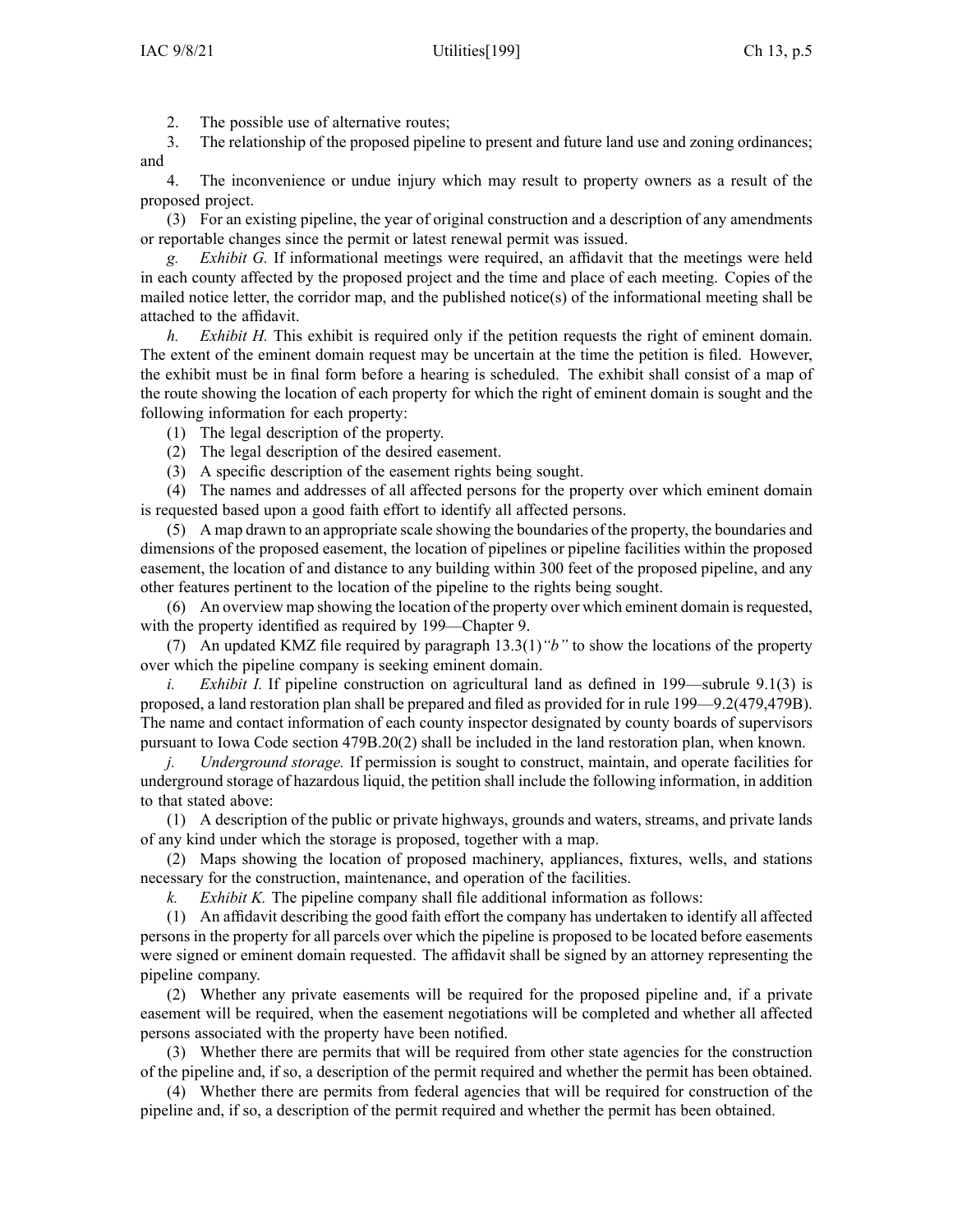(5) Whether there are any agreements or additional facilitiesthat need to be constructed to transport or receive hazardous liquids.

(6) Projected date when construction of the pipeline will begin.

*Exhibit L.* Other exhibits. The board may require filing of additional exhibits if further information on <sup>a</sup> particular project is deemed necessary.

**13.3(2)** Construction on an existing easement.

*a.* Petitions proposing new pipeline construction on an existing easement where the pipeline company has previously constructed <sup>a</sup> pipeline shall include <sup>a</sup> statement indicating whether any unresolved damage claims remain from the previous pipeline construction and, if so, shall include the name of each landowner or tenant, <sup>a</sup> legal description of the property involved, and the status of proceedings to settle the claim.

*b.* A petition for permit proposing <sup>a</sup> new pipeline construction on an existing easement where the pipeline company has previously constructed <sup>a</sup> pipeline shall not be acted upon by the board if <sup>a</sup> damage claim from the installation of the previous pipeline has not been resolved by negotiation, arbitration, or court action. The board may take action on the petition if the damage claim is under litigation or arbitration.

**13.3(3)** Statement of damage claims.

*a.* A petition for permit proposing new pipeline construction shall not be acted upon by the board if the pipeline company does not file with the board <sup>a</sup> written statement in compliance with Iowa Code chapter [479B](https://www.legis.iowa.gov/docs/ico/chapter/479B.pdf) as to how damages resulting from the construction of the pipeline shall be determined and paid.

*b.* The statement shall contain the following information: the type of damages which will be compensated, how the amount of damages will be determined, the procedures by which disputes may be resolved, the manner of payment, and the procedures that the affected person is required to follow to obtain <sup>a</sup> determination of damages by <sup>a</sup> county compensation commission.

*c.* The statement shall be amended as necessary to reflect changes in the law, company policy, or the needs of <sup>a</sup> specific project.

*d.* A copy of this statement shall be mailed with the notice of informational meeting as provided for in Iowa Code section [479B.4](https://www.legis.iowa.gov/docs/ico/section/479B.4.pdf). If no informational meeting is required, <sup>a</sup> copy shall be provided to each affected person prior to entering into negotiations for paymen<sup>t</sup> of damages.

*e.* Nothing in this rule shall prevent a person from negotiating with the pipeline company for terms which are different, more specific, or in addition to the statement filed with the board.

**13.3(4)** Negotiation of easements. The pipeline company is not prohibited from responding to inquiries concerning existing easements or from requesting and collecting tenant and affected person information, provided that the pipeline company is not "negotiating" as defined at subrule [13.1\(3\)](https://www.legis.iowa.gov/docs/iac/rule/199.13.1.pdf). [**ARC [5894C](https://www.legis.iowa.gov/docs/aco/arc/5894C.pdf)**, IAB 9/8/21, effective 10/13/21]

# **199—13.4(479B) Notice of hearing.**

**13.4(1)** When <sup>a</sup> petition for permit is filed with the board, the petition shall be reviewed by board staff for compliance with applicable laws. Once board staff has completed the review and filed <sup>a</sup> repor<sup>t</sup> regarding the proposed pipeline and petition, the petition shall be set for hearing. This subrule does not apply to renewal petitions filed pursuan<sup>t</sup> to rule [199—13.8](https://www.legis.iowa.gov/docs/iac/rule/199.13.8.pdf)(479B) which do not require <sup>a</sup> hearing.

**13.4(2)** The pipeline company shall be furnished copies of the official notice of hearing, which the pipeline company shall cause to be published once each week for two consecutive weeks in <sup>a</sup> newspaper of general circulation in each county in or through which construction is proposed. The second publication shall be not less than 10 and no more than 30 days prior to the date of the hearing. Proof of publication shall be filed prior to the hearing.

**13.4(3)** The published notice shall include <sup>a</sup> map showing either the pipeline route or the area affected by underground hazardous liquid storage, or <sup>a</sup> telephone number and an address through which interested persons may obtain <sup>a</sup> copy of <sup>a</sup> map from the pipeline company at no charge. If <sup>a</sup> map other than that filed as Exhibit B will be published or provided, <sup>a</sup> copy shall be filed with the petition.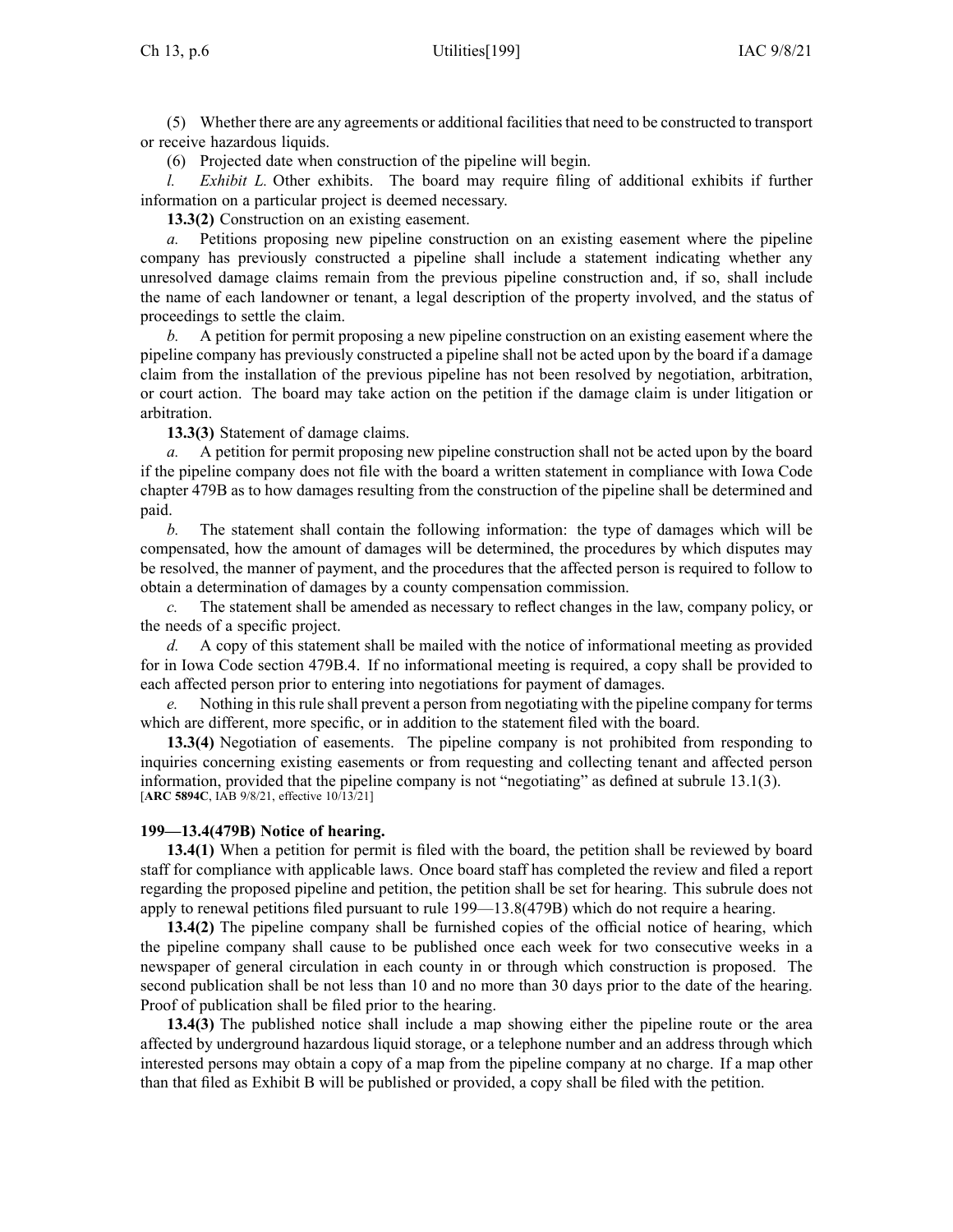**13.4(4)** If <sup>a</sup> petition for permit seeks the right of eminent domain, the pipeline company shall, in addition to the published notice of hearing, serve <sup>a</sup> copy of the notice of hearing on the landowners and any affected person with an interest in the property over which eminent domain is sought. A copy of the Exhibit H filed with the board for the affected property shall accompany the notice. Service shall be by certified United States mail, return receipt requested, addressed to the person's last-known address, and this notice shall be mailed no later than the first day of publication of the official notice of hearing on the petition. Not less than five days prior to the date of the hearing, the pipeline company shall file with the board <sup>a</sup> certificate of service showing all persons and addresses to which notice was sent by certified mail, the date of the mailing, and an affidavit that all affected persons were served.

**13.4(5)** If <sup>a</sup> petition does not seek the right of eminent domain, but all required interests in private property have not ye<sup>t</sup> been obtained at the time the petition is filed, <sup>a</sup> copy of the notice of hearing shall be served upon any affected person with interests in the property. Service shall be by ordinary mail, addressed to the last-known address, and mailed no later than the first day of publication of the official notice. A copy of each letter of notification, or one copy of the letter accompanied by <sup>a</sup> written statement listing all persons to whom the notice was mailed, the date of mailing, and an affidavit that all affected persons were served, shall be filed with the board not less than five days prior to the hearing. [**ARC [5894C](https://www.legis.iowa.gov/docs/aco/arc/5894C.pdf)**, IAB 9/8/21, effective 10/13/21]

**199—13.5(479B) Objections.** Any person whose rights or interests may be affected by <sup>a</sup> proposed pipeline or underground storage facility may file <sup>a</sup> written objection with the board. Written objections shall be filed with the board not less than five days prior to date of hearing. The board may, for good cause shown, permit filing of objections less than five days prior to hearing, but in such event the pipeline company shall be granted <sup>a</sup> reasonable time to respond to <sup>a</sup> late-filed objection. [**ARC [5894C](https://www.legis.iowa.gov/docs/aco/arc/5894C.pdf)**, IAB 9/8/21, effective 10/13/21]

**199—13.6(479B) Hearing.** A petition for <sup>a</sup> pipeline permit, or amendment to <sup>a</sup> pipeline permit, shall be scheduled for hearing not less than 10 nor more than 30 days from the date of last publication of the notice of hearing.

**13.6(1)** Representation of <sup>a</sup> pipeline company at <sup>a</sup> pipeline permit hearing shall comply with the requirements of [199—subrule](https://www.legis.iowa.gov/docs/iac/rule/199.7.4.pdf) 7.4(8).

**13.6(2)** The board or presiding officer may schedule <sup>a</sup> prehearing conference to consider <sup>a</sup> procedural schedule for the petition and <sup>a</sup> hearing date.

**13.6(3)** One or more petitions may be consolidated for hearing.

**13.6(4)** Hearingsshall be scheduled and held in the office of the board or at any other place within the state of Iowa as the board may designate pursuan<sup>t</sup> to Iowa Code section [479B.6](https://www.legis.iowa.gov/docs/ico/section/479B.6.pdf). Requests for conducting <sup>a</sup> hearing or taking testimony by telephone or electronic means may be approved by the board or presiding officer.

**13.6(5)** The hearing requirements in this rule also apply to petitions for hazardous liquid underground storage permits and amendments to hazardous liquid underground storage permits. [**ARC [5894C](https://www.legis.iowa.gov/docs/aco/arc/5894C.pdf)**, IAB 9/8/21, effective 10/13/21]

## **199—13.7(479B) Pipeline permit.**

**13.7(1)** A pipeline permit shall be issued once an order granting the permit is final and the compliance requirements have been met. A pipeline company may reques<sup>t</sup> board approval to delay obtaining consent to cross railroad right-of-way until after the pipeline permit is issued.

**13.7(2)** The issuance of the permit authorizes construction on the route or location as approved by the board, subject to deviation within the permanen<sup>t</sup> route easement right-of-way. If <sup>a</sup> deviation outside the permanen<sup>t</sup> route easement right-of-way becomes necessary, construction of the line in that location shall be suspended and the pipeline company shall follow the procedures for filing a petition for amendment of <sup>a</sup> permit, excep<sup>t</sup> that the pipeline company need only file Exhibits A, B, E and F, reflecting the proposed deviation. In case of any deviation from the approved permanen<sup>t</sup> route easement, the pipeline company shall secure the necessary easements before construction may commence on the altered route. The right of eminent domain shall not be used to acquire any such easement excep<sup>t</sup> as specifically approved by the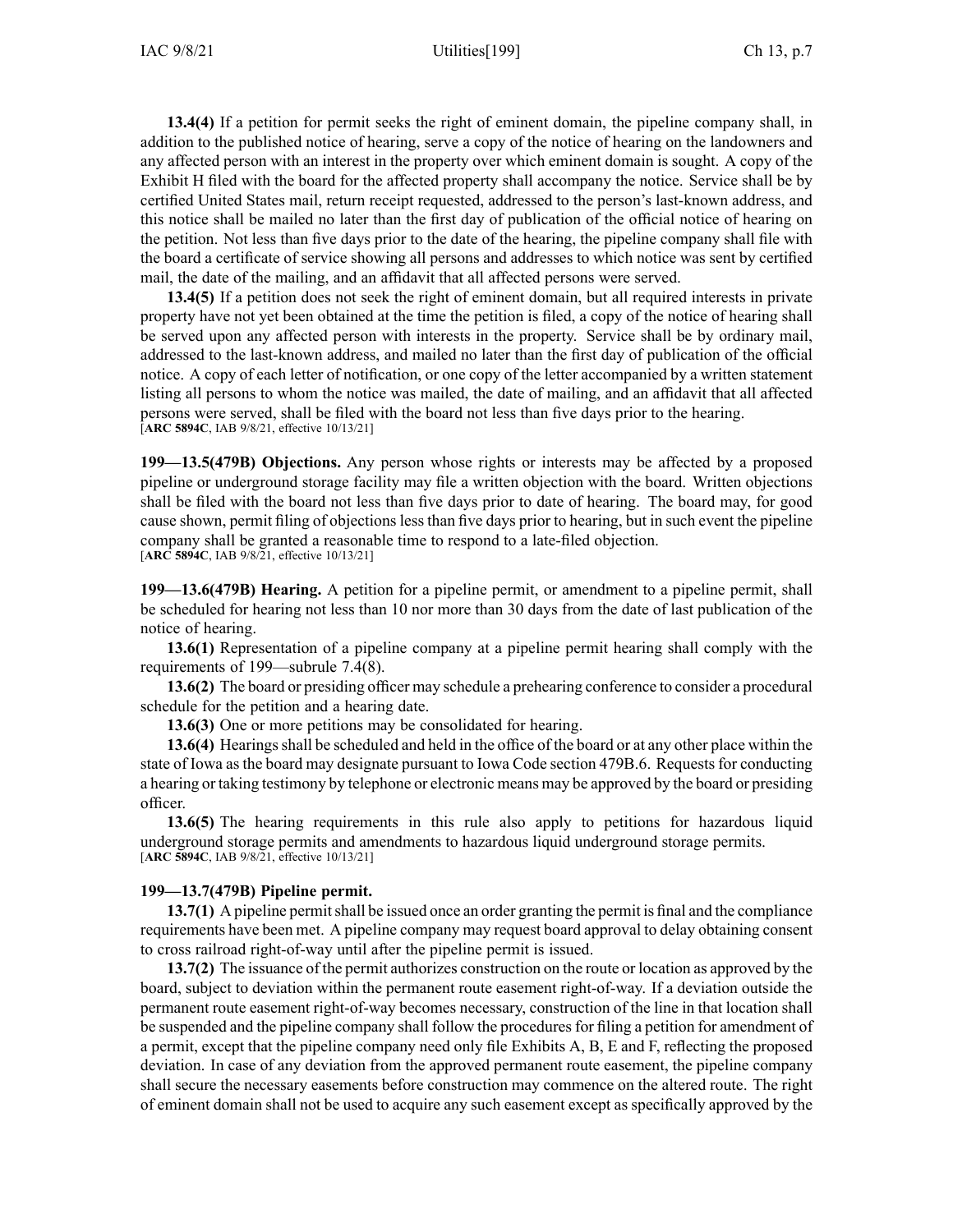board, and <sup>a</sup> hearing will not be required unless the board determines <sup>a</sup> hearing is necessary to complete <sup>a</sup> review of the petition for amendment.

**13.7(3)** If the construction of facilities authorized by <sup>a</sup> permit is not commenced within two years of the date the permit is granted, or within two years after final disposition of judicial review of <sup>a</sup> permit or of condemnation proceedings, the permit shall be forfeited, unless the board grants an extension of the permit filed prior to the expiration of the two-year period.

**13.7(4)** Upon completion of the proposed construction, maps accurately showing the final routing of the pipeline, in compliance with [199—Chapter](https://www.legis.iowa.gov/docs/iac/chapter/199.9.pdf) 9 and revised Exhibits A, B, and C, shall be filed with the board.

**13.7(5)** The board shall set the term of the permit. The term of the permit may be less than, but shall not exceed, 25 years from the date of issuance.

[**ARC [5894C](https://www.legis.iowa.gov/docs/aco/arc/5894C.pdf)**, IAB 9/8/21, effective 10/13/21]

### **199—13.8(479B) Renewal permits.**

**13.8(1)** A petition for renewal of an original or previously renewed pipeline permit may be filed at any time subsequent to issuance of the permit and shall be filed at least one year prior to expiration of the permit. This requirement is not applicable to renewal of permits that expire within one year of October 13, 2021. The petition shall be made on the form prescribed by the board. Instructionsfor the petition are included as par<sup>t</sup> of the form, and the form is available on the board's website. The petition shall include the name of the pipeline company requesting renewal of the permit, the pipeline company's principal office and place of business, <sup>a</sup> description of any amendment or reportable change since the permit or previous renewal permit was issued, and the same exhibits as required for <sup>a</sup> new permit. The petition shall be considered filed with the board on the date accepted into the board's electronic filing system as provided for in [199—Chapter](https://www.legis.iowa.gov/docs/iac/chapter/199.14.pdf) 14. The petition shall be attested to by an officer, official, or attorney with authority to represen<sup>t</sup> the pipeline company.

**13.8(2)** The procedure for <sup>a</sup> petition for permitshall be followed with respec<sup>t</sup> to publication of notice, objections, and assessment of costs.

**13.8(3)** If there are unresolved issues of fact or law, or if an objection is filed within 20 days of the second publication of the published notice, the board shall set the matter for hearing. If <sup>a</sup> hearing is not required, and the petition satisfies the requirements of this rule, <sup>a</sup> renewal permit will be issued upon the filing of the proof of publication as required by rule [199—13.4](https://www.legis.iowa.gov/docs/iac/rule/199.13.4.pdf)(479B).

**13.8(4)** The board shall set the term of <sup>a</sup> renewal permit. The term may be less than, but shall not exceed, 25 years from the date of issuance. The same procedure shall be followed in subsequent renewals.

[**ARC [5894C](https://www.legis.iowa.gov/docs/aco/arc/5894C.pdf)**, IAB 9/8/21, effective 10/13/21]

### **199—13.9(479B) Amendment of permits.**

**13.9(1)** An amendment of <sup>a</sup> pipeline permit by the board is required in any of the following circumstances:

*a.* Construction of an additional pipeline paralleling all or par<sup>t</sup> of an existing pipeline of the pipeline company.

*b.* Extension of an existing pipeline of the pipeline company outside of the permitted permanen<sup>t</sup> route easement.

*c.* Relocation or replacement of an existing pipeline of the pipeline company which:

(1) Relocates the pipeline outside of the permitted permanen<sup>t</sup> route easement approved by the board; or

(2) Involves relocation or replacement requiring new or additional interests in property. If the relocation or replacement is for five miles or more of pipe to be operated in excess of 150 pounds per square inch gauge, an informational meeting, as provided in rule 199—13.2(479B), shall be held.

*d.* Contiguous extension of an underground storage area of the pipeline company.

*e.* Modification of any condition or limitation placed on the construction or operation of the pipeline in the final order granting the pipeline permit or previous renewal of the permit.

**13.9(2)** Petition for amendment.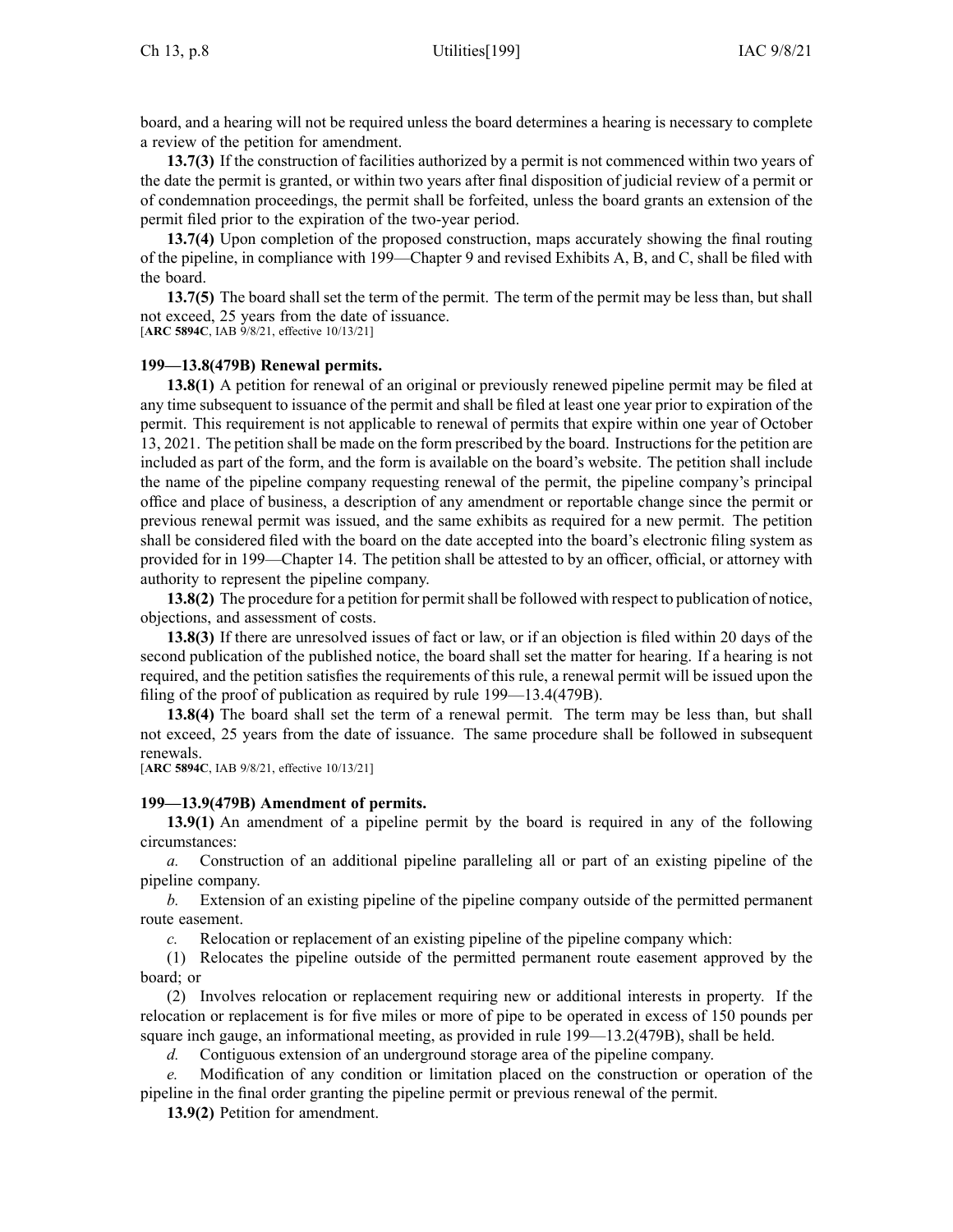*a.* The petition for amendment shall include the docket number and issue date of the permit for which amendment is sought and shall clearly state the purpose of the petition. If the petition is for construction of additional pipeline facilities, or expansion of an underground storage area, the same exhibits as required for <sup>a</sup> petition for permit shall be attached.

*b.* The applicable procedures for petition for permit, including hearing, shall be followed. Upon appropriate determination by the board, an amendment to <sup>a</sup> permit shall be issued. The amendment shall be subject to the same conditions with respec<sup>t</sup> to commencement of construction within two years and the filing of final routing maps as required for pipeline permits. [**ARC [5894C](https://www.legis.iowa.gov/docs/aco/arc/5894C.pdf)**, IAB 9/8/21, effective 10/13/21]

**199—13.10(479B) Fees and expenses.** The pipeline company shall pay the actual unrecovered cost incurred by the board attributable to the informational meeting, processing, investigation, hearing, inspection related to <sup>a</sup> petition requesting <sup>a</sup> pipeline permit, and any other activity of the board related to <sup>a</sup> pipeline permit, pursuan<sup>t</sup> to [199—Chapter](https://www.legis.iowa.gov/docs/iac/chapter/199.17.pdf) 17.

[**ARC [5894C](https://www.legis.iowa.gov/docs/aco/arc/5894C.pdf)**, IAB 9/8/21, effective 10/13/21]

**199—13.11(479B) Land restoration.** Pipelines shall be constructed in compliance with [199—Chapter](https://www.legis.iowa.gov/docs/iac/chapter/199.9.pdf) [9](https://www.legis.iowa.gov/docs/iac/chapter/199.9.pdf), "Restoration of Agricultural Lands During and After Pipeline Construction." [**ARC [5894C](https://www.legis.iowa.gov/docs/aco/arc/5894C.pdf)**, IAB 9/8/21, effective 10/13/21]

### **199—13.12(479B) Crossings of highways, railroads, and rivers.**

**13.12(1)** Iowa Code chapter [479B](https://www.legis.iowa.gov/docs/ico/chapter/479B.pdf) gives the board primary authority over the routing of pipelines. However, highway and railroad authorities and environmental agencies may have <sup>a</sup> jurisdictional interest in the routing of the pipeline, including requirements that permits or other authorizations be obtained prior to construction for crossings of highway or railroad right-of-way, or rivers or other bodies of water.

**13.12(2)** Approval of other authorities need not be obtained prior to petitioning the board for <sup>a</sup> pipeline permit. The pipeline company shall file with the petition information that shows the pipeline company contacted the other necessary authorities in advance of filing the petition to determine what restrictions or conditions may be placed on the crossing by those authorities and to obtain information on any proposed reconstruction or relocation of existing facilities which may impact the routing of the pipeline. Approvals and any restrictions, conditions, or relocations of existing facilities are required to be filed with the board prior to the gran<sup>t</sup> of the permit. A pipeline company may reques<sup>t</sup> board approval to begin construction on <sup>a</sup> segmen<sup>t</sup> of <sup>a</sup> pipeline prior to obtaining all necessary consents for construction of the entire pipeline.

**13.12(3)** Pipeline routes which include crossings of highway or railroad right-of-way at other than an approximate right angle, or longitudinally on the right-of-way, shall not be constructed unless <sup>a</sup> showing of consent by the appropriate authority has been provided by the pipeline company as required in paragraph [13.3\(1\)](https://www.legis.iowa.gov/docs/iac/rule/199.13.3.pdf)*"e."*

[**ARC [5894C](https://www.legis.iowa.gov/docs/aco/arc/5894C.pdf)**, IAB 9/8/21, effective 10/13/21]

### **199—13.13(479B) Reportable changes to pipelines under permit.**

**13.13(1)** A pipeline company shall file prior notice with the board of any of the following actions affecting <sup>a</sup> pipeline under permit:

*a.* Abandonment or removal from service. The pipeline company shall also notify the landowners of the abandonment or removal of the pipeline from service.

*b.* Pressure test or increase in maximum allowable operating pressure.

*c.* Replacement of <sup>a</sup> pipeline or significant portion thereof, not including short repair sections of pipe at least as strong as the original pipe.

**13.13(2)** The notice shall include the docket and permit numbers of the pipeline, the location involved, <sup>a</sup> description of the proposed activity, anticipated dates of commencement and completion, revised maps and facility descriptions, where appropriate, and the name and telephone number of <sup>a</sup> person to contact for additional information.

[**ARC [5894C](https://www.legis.iowa.gov/docs/aco/arc/5894C.pdf)**, IAB 9/8/21, effective 10/13/21]